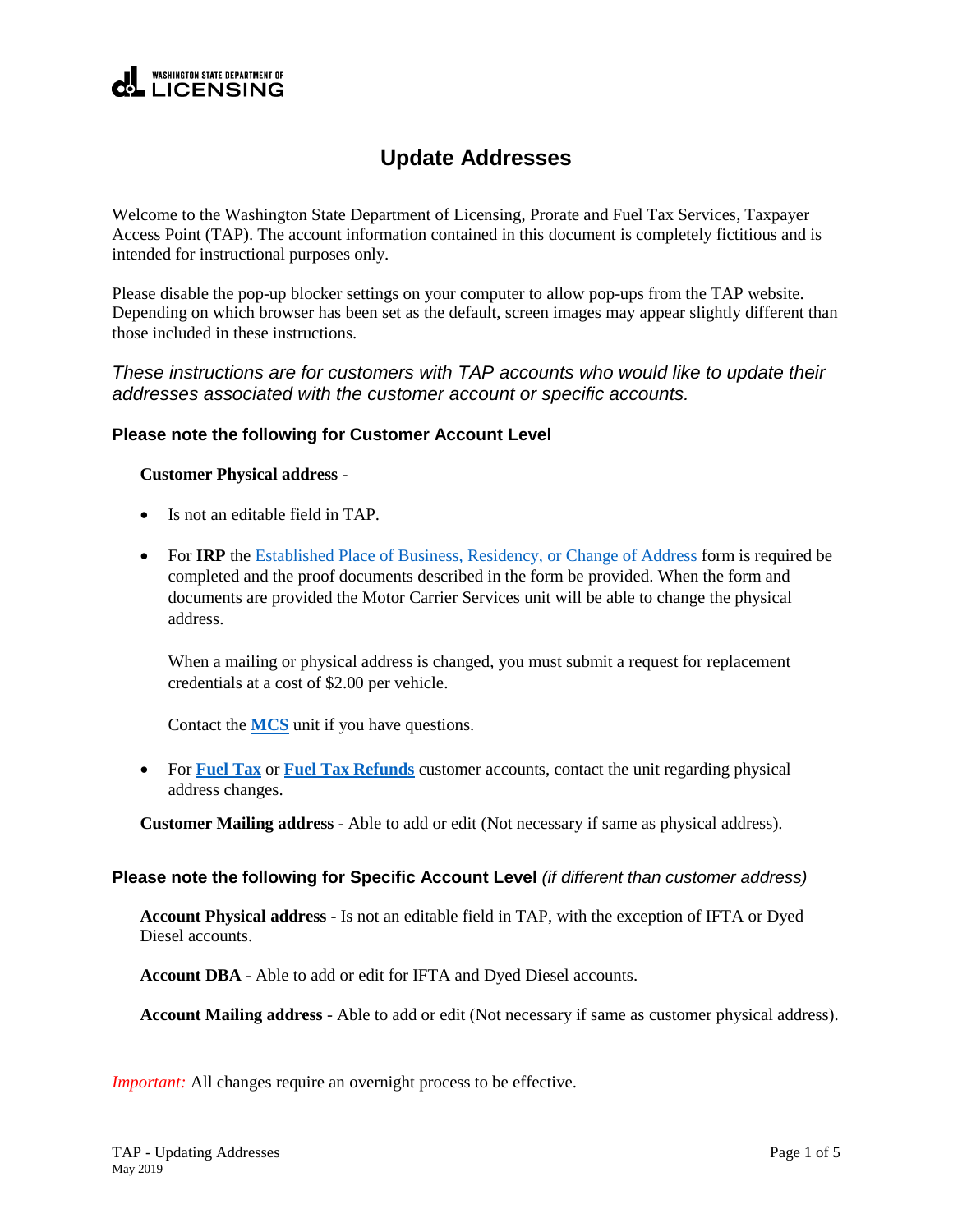## **Instructions for Updating Addresses**

Log into Taxpayer Access Point (TAP).

*Note: For more information on how to log into your TAP account, see [How to log into TAP](http://www.dol.wa.gov/vehicleregistration/docs/TAP-how-to-log-into-tap.pdf)*

| axpayer<br>ccess<br>Δ<br>oint                                                   |                                          |                                                        |                                                                        |                                         | <b>Prorate and Fuel Tax Services</b>                                        |                                       | <b>ON WASHINGTON STATE DEPARTMENT OF</b>             |
|---------------------------------------------------------------------------------|------------------------------------------|--------------------------------------------------------|------------------------------------------------------------------------|-----------------------------------------|-----------------------------------------------------------------------------|---------------------------------------|------------------------------------------------------|
| <b>Menu</b><br>Log Off                                                          | <b>IRP TEST</b>                          |                                                        | <b>Names And Addresses</b>                                             |                                         |                                                                             | I Want To                             |                                                      |
| Home<br><b>Back</b>                                                             | <b>Federal Employer ID</b><br>My Balance | 11-1111111<br>\$20.00                                  | <b>Legal Name</b><br><b>Physical Address</b><br><b>Mailing Address</b> | <b>IRP TEST</b><br>Add                  | 1661 ANTHEM LN SW TUMWATER WA                                               | <b>View Profile</b><br>Make a Payment | Register a New Account                               |
|                                                                                 | Accounts <sup>2</sup> History            | Messages <sup>0</sup>                                  | Letters <sup>0</sup>                                                   |                                         |                                                                             |                                       |                                                      |
| <b>View Support ID</b>                                                          | My Accounts <sup>2</sup>                 |                                                        |                                                                        |                                         |                                                                             |                                       |                                                      |
| <b>Navigation</b>                                                               | <b>My Accounts</b>                       |                                                        |                                                                        |                                         |                                                                             |                                       | <b>Hide History Filter</b>                           |
| » My Accounts                                                                   | Account Id<br>0022307-0101<br>0022307    | <b>Account Type</b><br><b>IRP Fleet</b><br><b>IFTA</b> | Name<br><b>IRP TEST</b><br><b>IRP TEST</b>                             | Frequency<br>Prorate Fisc.<br>Quarterly | <b>Address</b><br><b>1661 ANTHEM LN SW TUMW/</b><br>1661 ANTHEM LN SW TUMW/ |                                       | <b>Balance Status</b><br>0.00 Active<br>20.00 Active |
| <b>TAP Help</b>                                                                 | 2 Rows                                   |                                                        |                                                                        |                                         |                                                                             |                                       |                                                      |
| <b>TAP How-To Videos</b>                                                        |                                          |                                                        |                                                                        |                                         |                                                                             |                                       |                                                      |
| <b>TAP Frequently Asked</b><br><b>Ouestions</b>                                 |                                          |                                                        |                                                                        |                                         |                                                                             |                                       |                                                      |
| dol.wa.gov   Contact Us   About Us   Survey   More About TAP   Copyright @ 2015 |                                          |                                                        |                                                                        |                                         |                                                                             |                                       |                                                      |

**Option A** - **Customer Names and Addresses** (Home screen)

*Note: The customer physical address will default as the mailing address for correspondence if a mailing address has not been entered.*

To **Add** a mailing address, click on the mailing address hyperlink to **Add.**

To **Edit** the mailing address**,** select the existing mailing address, an **Edit** option will display.

Continue on Page 4.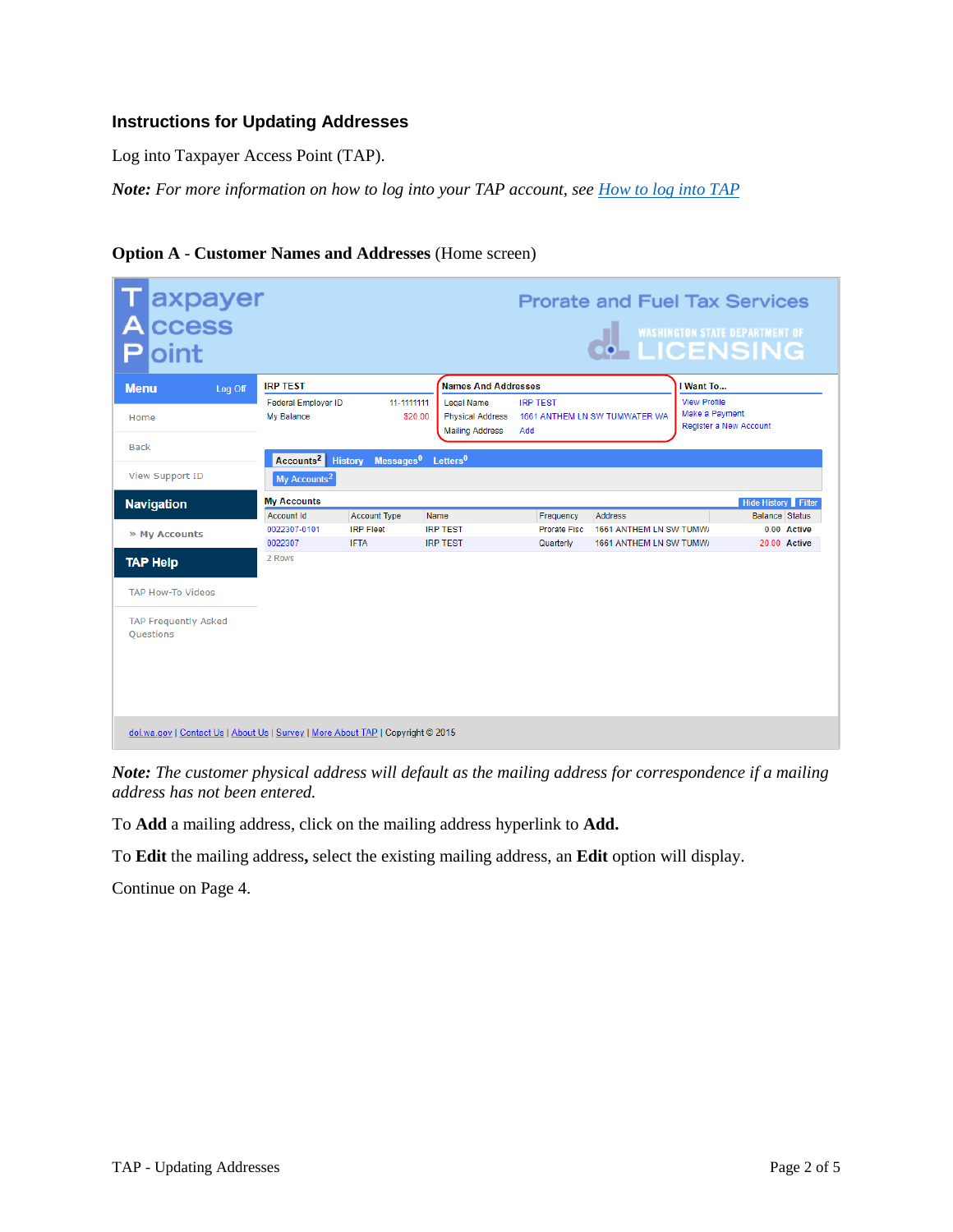|  |  |  | <b>Option B - Account Names and Addresses</b> (Account ID selected) |
|--|--|--|---------------------------------------------------------------------|
|  |  |  |                                                                     |

| axpayer<br>ccess<br>loint |                                          |                                            |                                                                        |                        | <b>Prorate and Fuel Tax Services</b><br><b>CO-LICENSING</b> |                                       | <b>WASHINGTON STATE DEPARTMENT OF</b> |
|---------------------------|------------------------------------------|--------------------------------------------|------------------------------------------------------------------------|------------------------|-------------------------------------------------------------|---------------------------------------|---------------------------------------|
| <b>Menu</b><br>Log Off    | <b>IRP TEST</b>                          |                                            | <b>Names And Addresses</b>                                             |                        |                                                             | I Want To                             |                                       |
| Home                      | <b>Federal Employer ID</b><br>My Balance | 11-1111111<br>\$20.00                      | <b>Legal Name</b><br><b>Physical Address</b><br><b>Mailing Address</b> | <b>IRP TEST</b><br>Add | 1661 ANTHEM LN SW TUMWATER WA                               | <b>View Profile</b><br>Make a Payment | Register a New Account                |
| Back                      | Accounts <sup>2</sup> History            | Messages <sup>0</sup> Letters <sup>0</sup> |                                                                        |                        |                                                             |                                       |                                       |
| View Support ID           | My Accounts <sup>2</sup>                 |                                            |                                                                        |                        |                                                             |                                       |                                       |
| <b>Navigation</b>         | <b>My Accounts</b>                       |                                            |                                                                        |                        |                                                             |                                       | <b>Hide History</b> Filter            |
|                           | Account Id                               | <b>Account Type</b>                        | Name                                                                   | Frequency              | <b>Address</b>                                              |                                       | <b>Balance Status</b>                 |
| » My Accounts             | 0022307-0101                             | <b>IRP Fleet</b>                           | <b>IRP TEST</b>                                                        | <b>Prorate Fisc</b>    | 1661 ANTHEM LN SW TUMW/                                     |                                       | 0.00 Active                           |
|                           | 0022307                                  | <b>IFTA</b>                                | <b>IRP TEST</b>                                                        | Quarterly              | 1661 ANTHEM LN SW TUMW/                                     |                                       | 20.00 Active                          |
| <b>TAP Help</b>           | 2 Rows                                   |                                            |                                                                        |                        |                                                             |                                       |                                       |

Under the **Account ID**, select the account you would like to add or edit the mailing addresses.

| axpayer<br>ccess<br>oint                                                        |                                                                                                                           |                                    |                                                                       |                                                                                           |                               |                 |                               |                 |                                                                       | <b>Prorate and Fuel Tax Services</b><br>WASHINGTON STATE DEPARTMENT OF  |        |
|---------------------------------------------------------------------------------|---------------------------------------------------------------------------------------------------------------------------|------------------------------------|-----------------------------------------------------------------------|-------------------------------------------------------------------------------------------|-------------------------------|-----------------|-------------------------------|-----------------|-----------------------------------------------------------------------|-------------------------------------------------------------------------|--------|
| <b>Menu</b><br>Log Off                                                          | <b>IFTA</b>                                                                                                               |                                    |                                                                       | <b>Names And Addresses</b>                                                                |                               |                 |                               |                 | I Want To                                                             |                                                                         |        |
| Home<br><b>Back</b><br><b>View Support ID</b>                                   | <b>Federal Employer ID</b><br>Quarterly<br>My Balance<br>Pending<br><b>Pay Effective Balance</b><br><b>Payment Source</b> |                                    | 11-1111111<br>0022307<br>\$20.00<br>\$0.00<br>\$20.00<br><b>Setup</b> | <b>DBA Name</b><br><b>Legal Name</b><br><b>Physical Address</b><br><b>Mailing Address</b> | Add<br><b>IRP TEST</b><br>Add |                 | 1661 ANTHEM LN SW TUMWATER WA |                 | <b>View Accounts</b><br><b>View Profile</b><br>Register a New Account | <b>Request Good Standing Letter</b><br>Renew or Request License & Decal |        |
| <b>Navigation</b>                                                               | Periods History<br>Attention Needed <sup>2</sup>                                                                          | <b>Activity</b><br>All Periods     |                                                                       | Messages <sup>1</sup> Letters <sup>0</sup>                                                |                               |                 |                               |                 |                                                                       |                                                                         |        |
| My Accounts                                                                     |                                                                                                                           | <b>Periods Requiring Attention</b> |                                                                       |                                                                                           |                               |                 |                               |                 |                                                                       |                                                                         | Filter |
| $\lambda$ IFTA                                                                  | Period<br>31-Dec-2019                                                                                                     | <b>Return Status</b><br>Processed  | <b>Return List</b>                                                    | Pay                                                                                       | Tax<br>20.00                  | Penalty<br>0.00 | Interest<br>0.00              | Credits<br>0.00 |                                                                       | <b>Balance Messages</b><br>20.00 Return List                            |        |
| <b>TAP Help</b><br><b>TAP How-To Videos</b>                                     | 31-Mar-2019<br>2 Rows                                                                                                     |                                    | <b>File Now</b>                                                       |                                                                                           | 0.00                          | 0.00            | 0.00                          | 0.00            |                                                                       | 0.00 File Now                                                           |        |
| <b>TAP Frequently Asked</b><br><b>Ouestions</b>                                 |                                                                                                                           |                                    |                                                                       |                                                                                           |                               |                 |                               |                 |                                                                       |                                                                         |        |
| dol.wa.gov   Contact Us   About Us   Survey   More About TAP   Copyright © 2015 |                                                                                                                           |                                    |                                                                       |                                                                                           |                               |                 |                               |                 |                                                                       |                                                                         |        |

*Note: At the account level, the customer address information has defaulted as the mailing address for correspondence if a mailing address has not been entered for each account.* 

To **Add** a mailing address, click on the mailing address hyperlink to **Add.**

To **Edit** the mailing address**,** select the existing mailing address, an **Edit** option will display.

*Reminder: Only IFTA and Dyed Diesel accounts will have the ability to add or edit DBA and/or Physical Address.*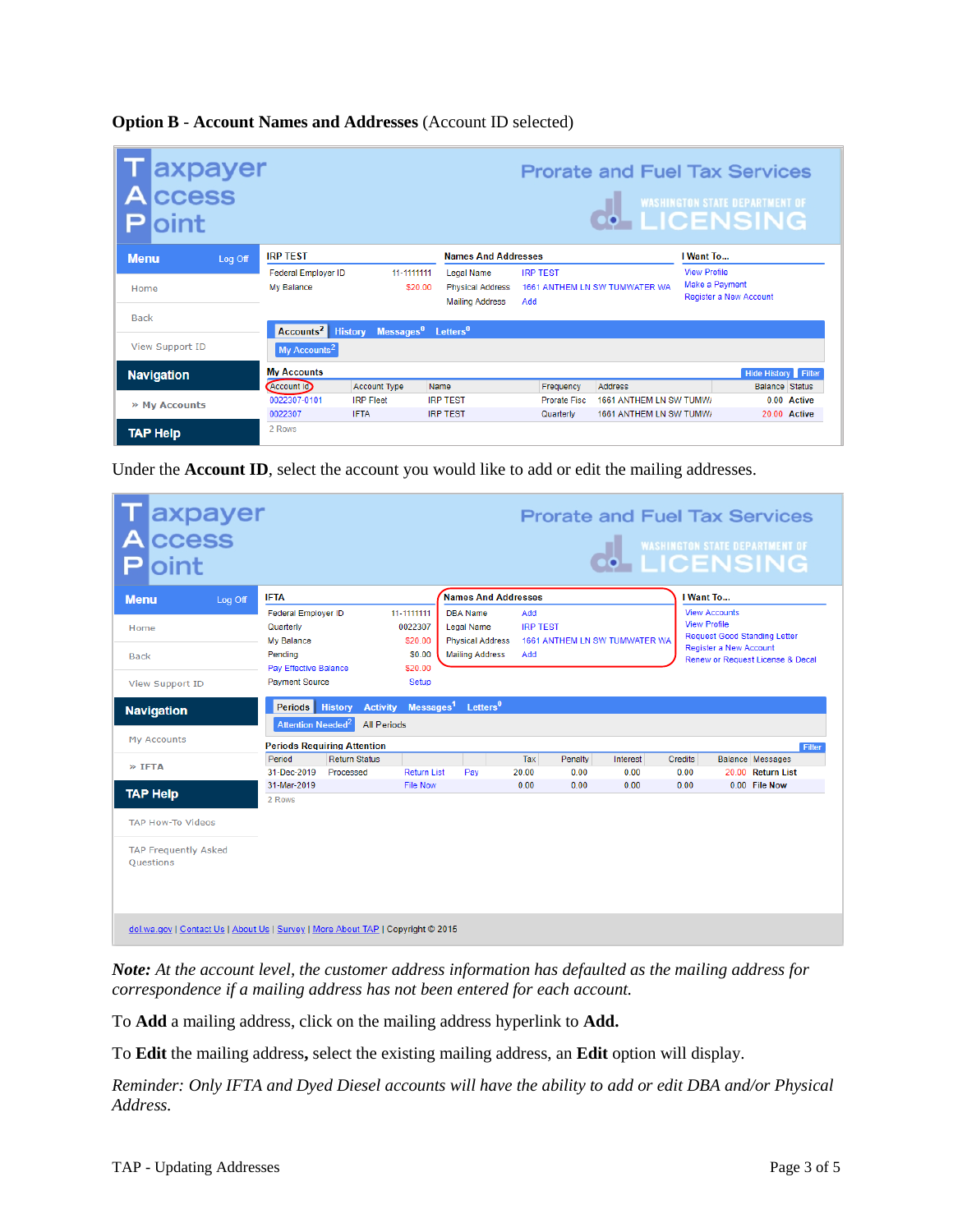| <b>Address Search</b> |                          |                                   |                                         |        |                 | $\bullet$<br>$2 \times$ |
|-----------------------|--------------------------|-----------------------------------|-----------------------------------------|--------|-----------------|-------------------------|
| Country USA           |                          | ▼                                 |                                         |        |                 | Verify Address          |
|                       | Street 340 E WOODLAND DR |                                   |                                         |        |                 |                         |
| <b>Street</b>         |                          |                                   |                                         |        |                 |                         |
| <b>Unit Type</b>      |                          | Unit#<br>$\overline{\phantom{a}}$ |                                         | City   | <b>SHELTON</b>  |                         |
|                       | State WASHINGTON         | Zip<br>▼                          | 98584-0000                              | County | <b>THURSTON</b> | ۰                       |
| Attention             |                          |                                   |                                         |        |                 |                         |
| <b>Select Address</b> |                          |                                   |                                         |        |                 |                         |
| Select <              | Verified                 |                                   | 340 E WOODLAND DR SHELTON WA 98584-7803 |        |                 |                         |
|                       |                          |                                   |                                         |        |                 | Cancel                  |
|                       |                          |                                   |                                         |        |                 |                         |
|                       |                          |                                   |                                         |        |                 |                         |

To **Add** or **Edit** your **Mailing Address** information, enter the following:

- **Street**
- **Unit Type**
- **Unit #**
- **City**
- **State**
- **Zip**
- **County**

Click **Verify Address** hyperlink. The system will compare the address you entered with the USPS database.

| The above address could not be validated |    |
|------------------------------------------|----|
|                                          |    |
|                                          |    |
|                                          | OK |

The message box referenced above only appears if the address entered is not valid. You must click **OK** and enter a valid address.

Click on the **Select** hyperlink for the Verified address.

Click **Save** to submit your request.